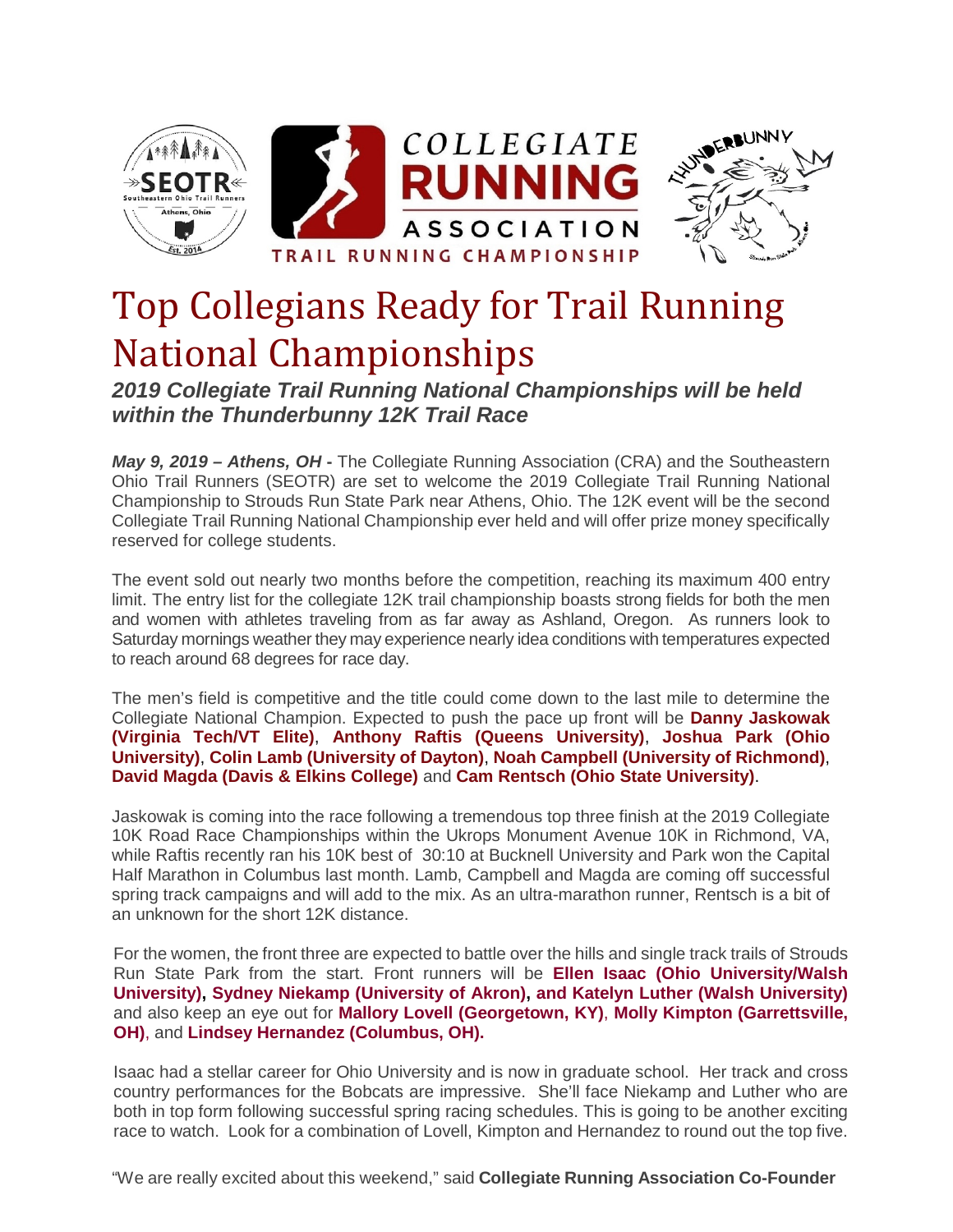**Steve Taylor**. "The fact this event sold out nearly two months in advance of the Thunderbunny Trail Runs says so much about trail running and its growing popularity along with the great reputation of SEOTR Events. One of the goals of the CRA is to create opportunities for college students in areas of the sport which do not currently exist. The Thunderbunny 12K provides an opportunity for college students to compete for a national championship in trail running. We are ardent supporters of trail running, and this event opens trail running to a broader group including college students who have never participated in a trail run or race."

The Thunderbunny 12K is scheduled for May 11 and will take place in Strouds Run State Park near Athens, Ohio, the home of Ohio University. It sits on the fringes of the city of Athens with park boundaries coinciding with the city limits in several places. The course is a mixture of mostly single track dirt and grass trails and will have a total of 1,099 feet of elevation gain spread throughout the beautiful loop course. The park comprises 2,600 acres, and includes Dow Lake, a 160-acre lake created in 1960. The start and finish lines are located next to the lake which is a common destination of Ohio University students to enjoy the weather on sunny spring or summer days.

"SEOTR is excited to partner with the CRA to bring the Collegiate Trail Running National Championship to Athens and the Thunderbunny 12K. The Thunderbunny Trail Runs is already such a great weekend and this will make it even better with more opportunity for college runners" said **Michael Owen, SEOTR Director**. Owen added, "I've been a big promoter of college runners getting into the sport of trail running, and SEOTR shares that same belief. I teach a trail running course at Ohio University, and it's always exciting seeing the passion this age group has for the trails. So, bringing the Collegiate Trail Running National Championship to Athens gives not just OU students, but college runners all around country, a great opportunity to fuel their passion for trail running. Whether a recreational runner, or an elite runner, they'll have an opportunity to be part of a great sport, and I hope this type of opportunity motivates them to stay involved beyond college".

Participants will be chasing \$3,000 in prize money specifically reserved for the top three male and female college eligible finishers with distribution as follows:

1st Place- \$750 2nd Place-\$500 3rd Place-\$250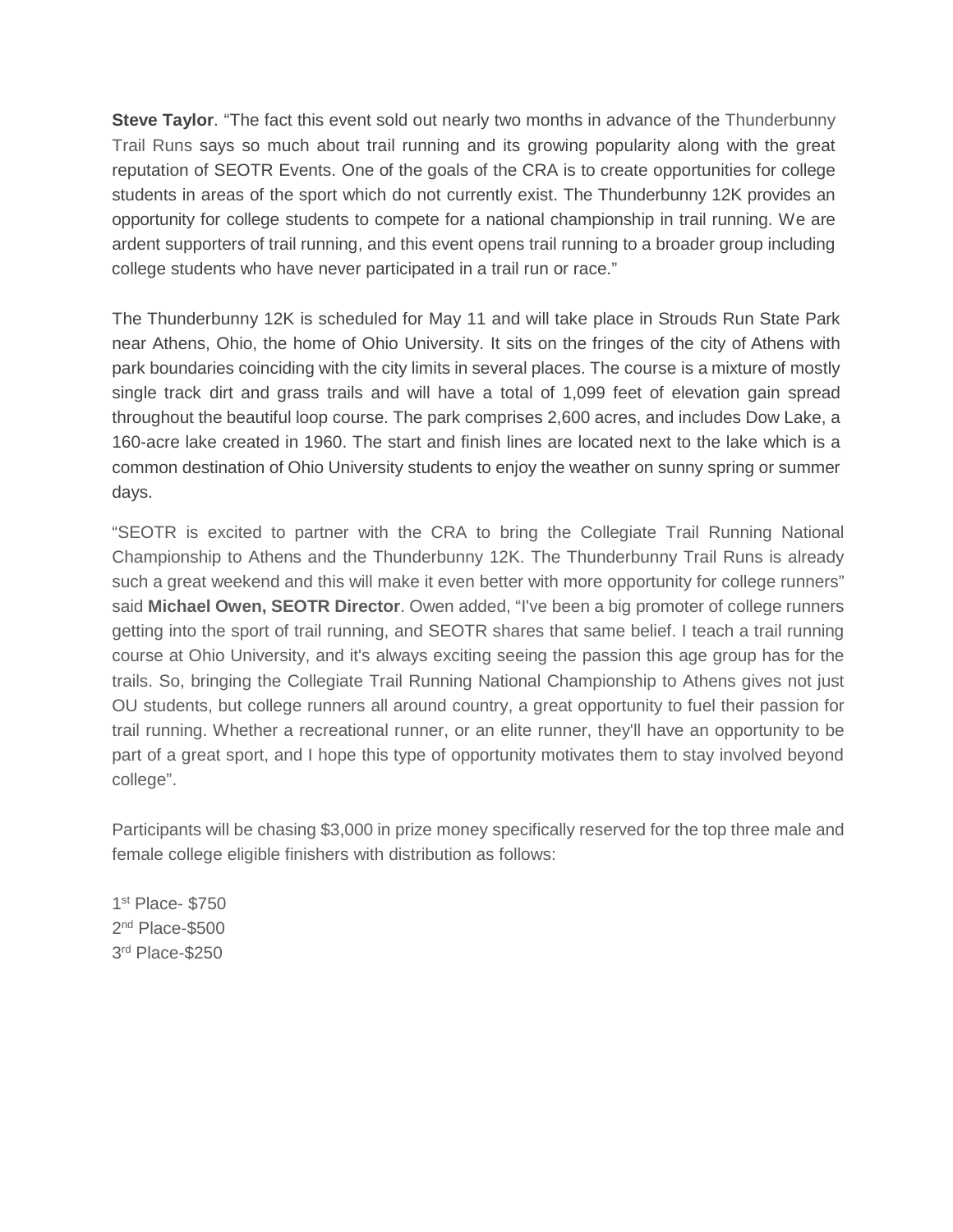# **TOP COLLEGIATE MEN (as of 5/07/2019)**



#### **Danny Jaskowak (Virginia Tech / VT Elite)**:

Twitter: @see\_wak\_run / Instagram: @seewakrun Ran for Virginia Tech as an NCAA undergraduate student-athlete and is now working on a graduate degree in Clinical Physiology and Metabolism...Recently placed 3<sup>rd</sup> (30:12) the 2019 Collegiate 10K Road Race National Championship within the Ukrops Monument Avenue 10K in Richmond, Virginia...Placed 3<sup>rd</sup> at the 2018 Markel Richmond Half Marathon running 1:04:59...Ran a personal best in the 5K (14:04) at the 2018 Duke Invitational... Placed  $13<sup>th</sup>$  at the D1

Prenational Invitational running 23:25 for 8K... Earned NCAA All-Region honors by placing 10<sup>th</sup> in the 2017 NCAA Southeast Regional where he ran a 10K best of 29:26.

# Personal Bests: 5K-14:04… 8K- 23:25… 10K-29:26… Half-Marathon- 1:04:59



## **Anthony Raftis (Queens University of Charlotte)**:

Instagram: @anthonyraftis13 The Kent, Washington native attends Queens University in Charlotte, NC where he placed 20<sup>th</sup> in the NCAA DII Cross Country Championships. Recently ran a personal best of 30:10 for the 10K distance at the 2019 Bucknell University Team Open…Ran a 5K

personal best of 14:25 at the 2018 GVSU Holiday Open…

#### Personal Best's: 5K: 14:25… 10K- 30:10



#### **Joshua Park (Ohio University)**:

Majoring in Biology-Pre-Physical Therapy at Ohio University. Plans to compete as a professional triathlete and eventually become a physical therapist. Recently won the 2019 Capital Half Marathon in Columbus with a time of 1:08:02…Ran a 10K personal best of 30:38 run at the 2018 Raleigh Relays in NC... Placed 8<sup>th</sup> at the 2018 Collegiate 10K Road Race Championships within the Ukrops 10K.

Personal Best's: 3K: 8:31.50… 5K: 15:05… 8K (XC)- 24:08.0… 10K-30:38… Half Marathon- 1:08:02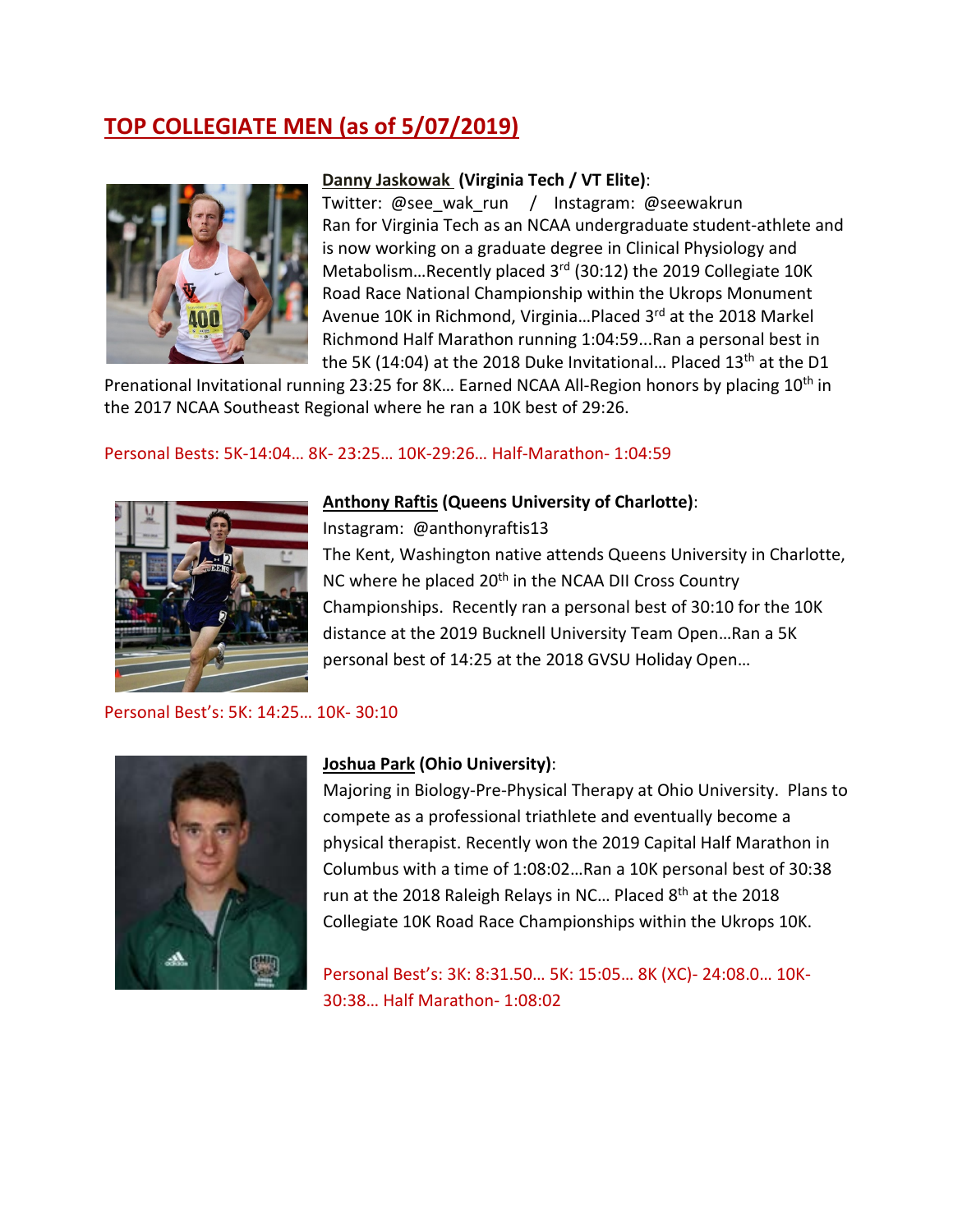

# **Colin Lamb (University of Dayton)**:

Hails from Franklin, TN and attends the University of Dayton where he majors in Psychology. Recently ran a personal best of 32:37 for the 10K distance at the 2019 Oliver Nikoloff Invitational in Cincinnati, OH…Ran a 5K personal best of 15:11 at the 2019 Vanderbilt Black & Gold Invitational…

Personal Best's: 5K: 15:11… 10K- 32:37



# **Noah Campbell (Univ. of Richmond)**:

Twitter: @NCRun4TheHills / Instagram: @you\_noah\_this\_guy Represented the U.S. in the 2018 Youth Sky Running World Championships in Fonte Cerreto, L'Aquila, Italy. Ran a personal best of 25:12 in the Richmond 8K road race earning a top 20 finish out of 3,000 runners. Finished 9<sup>th</sup> in the 2019 Collegiate 10K Road Race National Championships within the Ukrops Monument Avenue 10K in Richmond, Virginia

# Personal Best's: 5K-15:22… 8K- 25:12



**David Magda (Davis & Elkins College)**: Another Senator from Davis & Elkins College in Elkins, WV... Recently placed 13<sup>th</sup> in the 2019 Collegiate 10K Road Race National Championships in Richmond, Virginia. Ran a career best of 25:10 for 8K at the Royals Cross Country Challenge.

Personal Best's: 8K- 25:10



**Cam Rentsch (Ohio State University)**: Twitter: @camrentsch / Instagram: @camrentsch

Recently graduated from OSU Magna Cum Laude with a BA in Anthropology and English. Has run the Rocks and Roots Trail Series and the Ohio Backyard Ultra.

Also, keep an eye on **James Fox (Athens, Ohio), Michael Bailey (Chesapeake, Virginia)** and **Chris Kovash (Ashland, Oregon).**